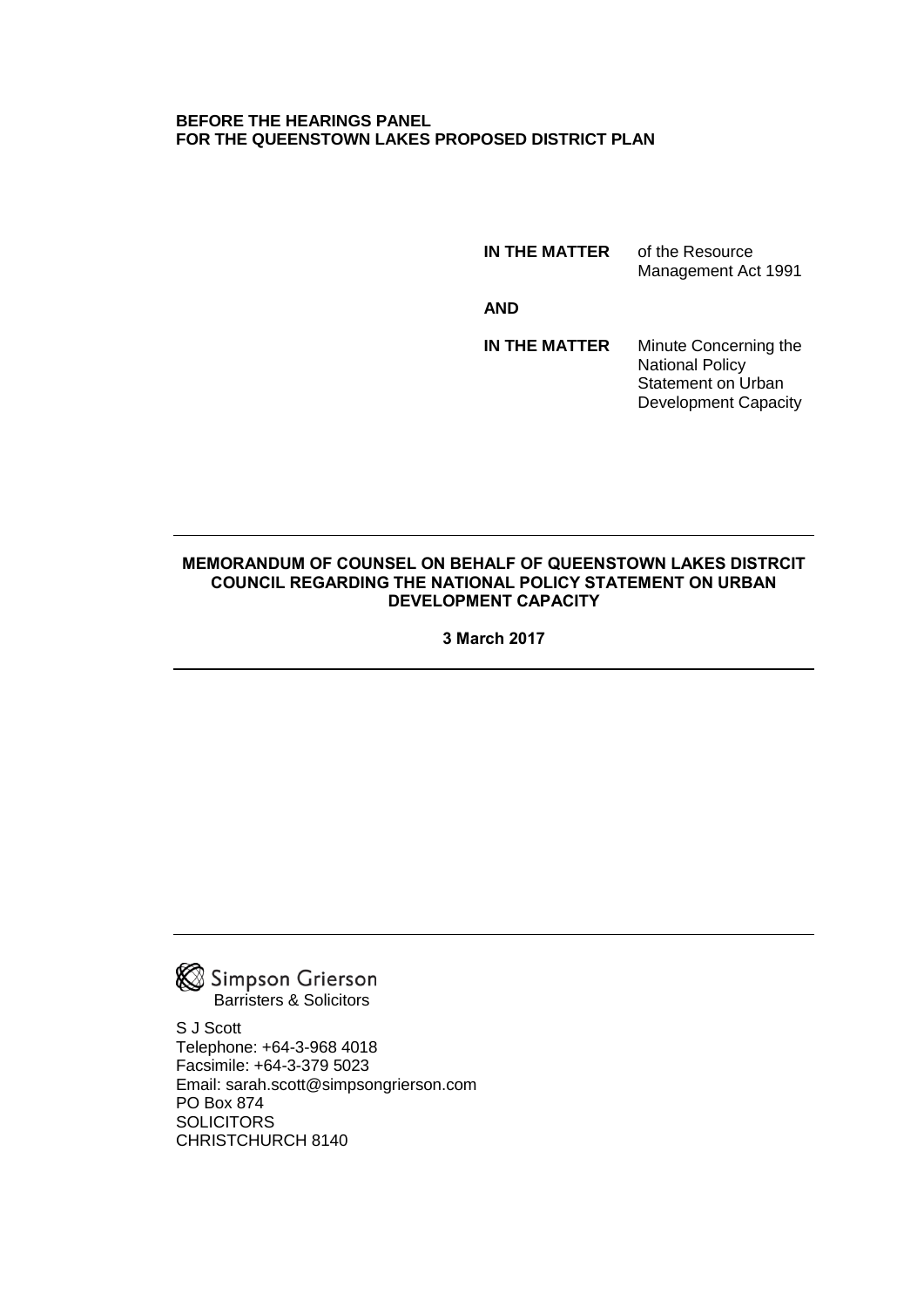### **MAY IT PLEASE THE PANEL:**

- **1.** This memorandum is filed on behalf of the Queenstown Lakes District Council (**Council**) in response to the Panel's minute of 8 February 2017, asking the Council to confirm whether it is satisfied that:
	- **1.1** the provisions of the Proposed District Plan (**PDP**) which have already been heard give effect to the National Policy Statement on Urban Development Capacity 2016 (**NPSUDC** or **NPS**); and
		- (a) if so, the basis for that view; or
		- (b) if not, how the Council proposed to address that position.
- **2.** This memorandum also addresses evidence that the Council will be calling in the rezoning hearings, which relates to implementing the NPSUDC.

#### **Summary**

- **3.** The majority of the objectives and policies of the NPSUDC that take immediate effect have been given effect to by the provisions of the Stage 1 PDP chapters which have already been heard.
- **4.** The Council's development capacity model (**DCM**) is currently being updated and this will feed into evidence for rezoning hearings, and contribute to evidence as to whether there is sufficient housing and business land development capacity in the short, medium and long term (PA1).
- **5.** The Council seeks leave to extend the timeframes for provision of this evidence to submit it as part of Council's rebuttal evidence, two weeks prior to the start of the hearing for both the Upper Clutha mapping stream and the Queenstown mapping stream.
- **6.** Otherwise, Council will continue to work towards the timeframes set in the NPS, for example December 2018 for the housing and business development capacity assessment as required through PB1 – PB7 (see Appendix 1 Timeframes and Obligations for details).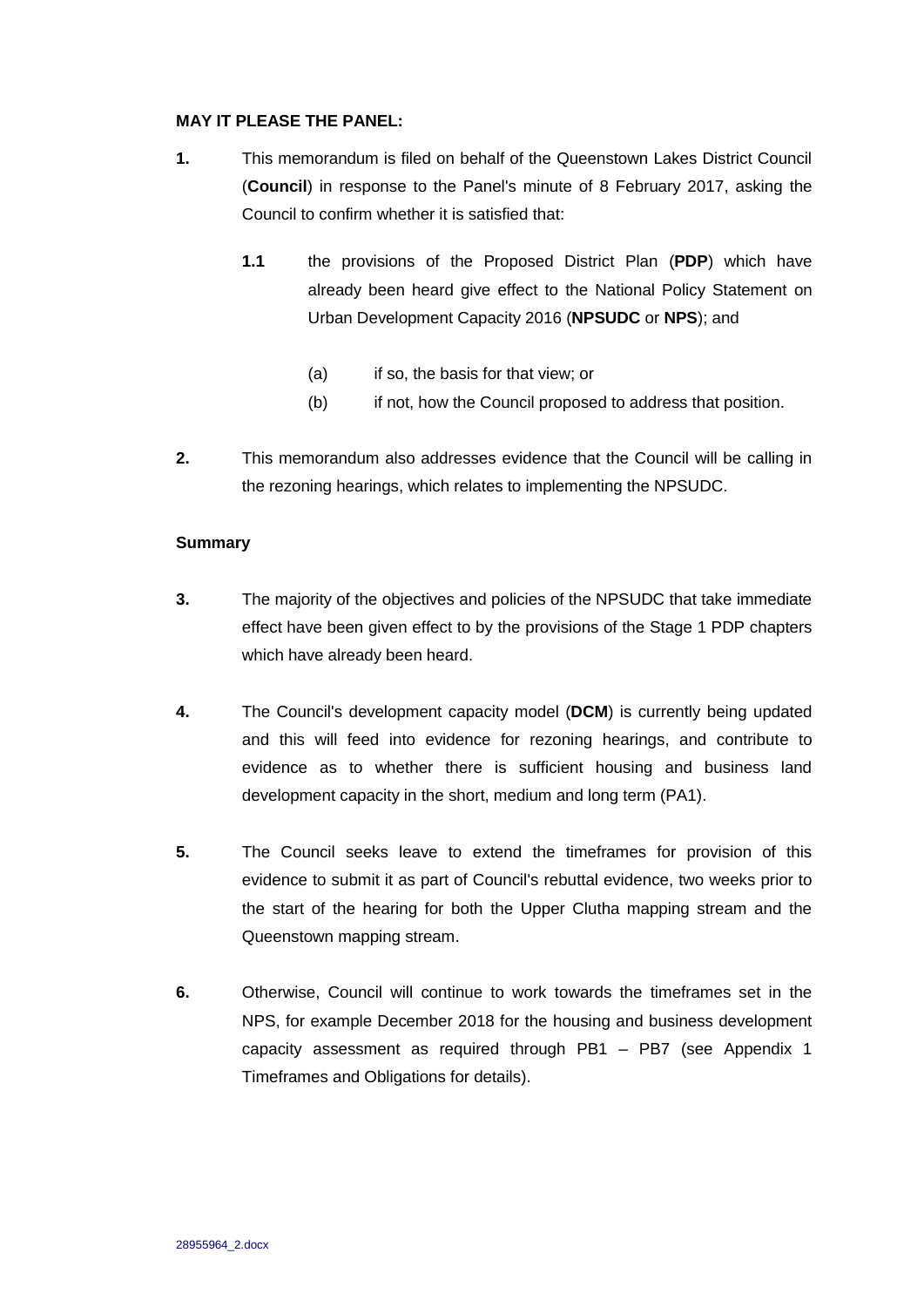## **Context**

- **7.** On 1 December 2016 the NPSUDC came into force. The NPS sets out objectives and policies that are structured into four key sections:
	- **7.1** outcomes for planning decisions;
	- **7.2** evidence base and monitoring requirements to support planning decisions;
	- **7.3** enablement of responsive planning; and
	- **7.4** coordinated planning evidence and decision-making.
- **8.** Objectives OA3 to OD2, Policies PA1 to PA4 (outcomes for planning decisions), Policies PC1 to PC4 (responsive planning) and Policies PD1-PD4 (coordinated planning evidence and decision making) must be given effect immediately.

#### **Council's position on recommendations already made to Hearings Panel**

- **9.** The majority of the NPS provisions which apply to all decision-makers with immediate effect can be described as 'high level' or 'direction setting' rather than detailed requirements. Although the Council is not in a position to advise comprehensively on whether the text of Stage 1 chapters of the PDP gives effect to *all* of the provisions that take immediate effect (this is returned to below), the Council's position is that at a general level, relevant NPS objectives and policies are given effect to through the Stage 1 chapter text.
- **10.** More specifically, in the Council's view the NPS objectives (OA1, OA2, OA3, OC1, O2, OD1 and OD2) can be considered by the Panel in the same manner as other high level statutory matters such as the purpose and principles of the RMA and the matters set out in section 32. The exception, OB1, relates to a requirement that the Council create a robust, comprehensive and frequently updated evidence base to inform planning decisions in urban environments. This is an information requirement and the district plan text itself cannot give effect to it. Otherwise the objectives are largely an extension and refocus of existing RMA requirements to manage resources while providing for social, economic, cultural and environmental wellbeing, as well as to consider the benefits and costs of different approaches to manage and provide for urban development under section 32, rather than an entirely new decision framework.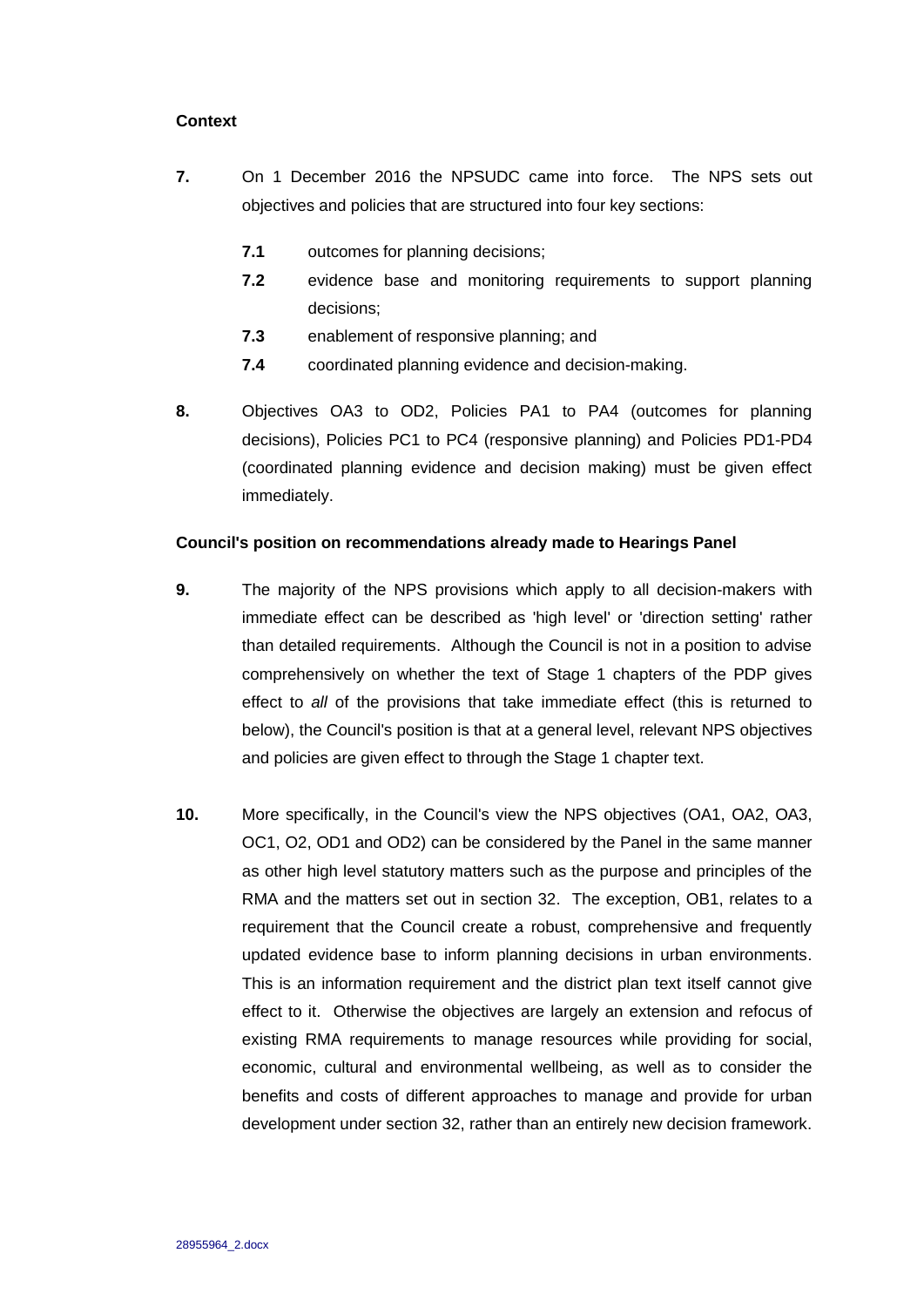- **11.** The Productivity Commission report 'Using land for housing' (which preceded the NPS) provided an important reference to decisions made on the notified PDP to provide more capacity in urban areas. $1$  This report is referenced many times through the section 32 reports for the Residential chapters, and is the same report that was used in preparation of the NPS. $^2$  The Council's evidence in Stage 1 (to the Strategic Directions and Residential hearings in particular) addressed the importance of providing sufficient development capacity to meet the needs of people and communities in the District and for its urban areas to have capacity to develop and change. $3$  It has presented proposals (chapter text) that provide for intensification in specific locations as well as urban expansion and the imposition of urban growth boundaries, height limits and other controls to help manage this expansion. The Council has also provided, for example, a variety of residential and business zones to provide for housing and business opportunities and choice.
- **12.** Whether the PDP has gone far enough, or has failed to go far enough, in enabling effective and efficient urban environments has been a key question throughout the preparation and hearing of Stage 1 of the PDP, and was a live issue for the Council prior to the gazettal of the NPS. The NPS now assists in prescribing *how* the Council should inform itself in making such decisions. It 'ups the ante' in this regard but the need to consider these relevant matters has not previously been overlooked. In the Council's view, giving effect to the NPS in making decisions on Stage 1 chapter text can be done with the evidence the Panel has already received.
- **13.** In respect of the other NPS policies that take immediate legal effect, the Council considers that, for the same reasons as outlined above, current recommendations to the Panel give effect to PA2, PA3 and PA4.
- **14.** Council is not in a position at this stage to give evidence or submissions confirming that the Stage 1 text gives effect to PA1 and PC1-PC4. However, we now turn to the relevance of the upcoming rezoning hearings, the Council's update of its dwelling capacity model, and the role these play in considering and providing evidence that assist in implementing these policies.

<sup>1</sup> Using Land for Housing Draft Report (June 2015), New Zealand Productivity Commission, available online at http://www.productivity.govt.nz/inquiry-content/2060?stage=3

<sup>2</sup> See Report and Summary of Submissions to proposed NPS at [http://www.mfe.govt.nz/publications/towns-and](http://www.mfe.govt.nz/publications/towns-and-cities/summary-submissions-proposed-nps-udc-2016)[cities/summary-submissions-proposed-nps-udc-2016,](http://www.mfe.govt.nz/publications/towns-and-cities/summary-submissions-proposed-nps-udc-2016) October 2016.

<sup>3</sup> For example, the section 42A report and right of reply of Matthew Paetz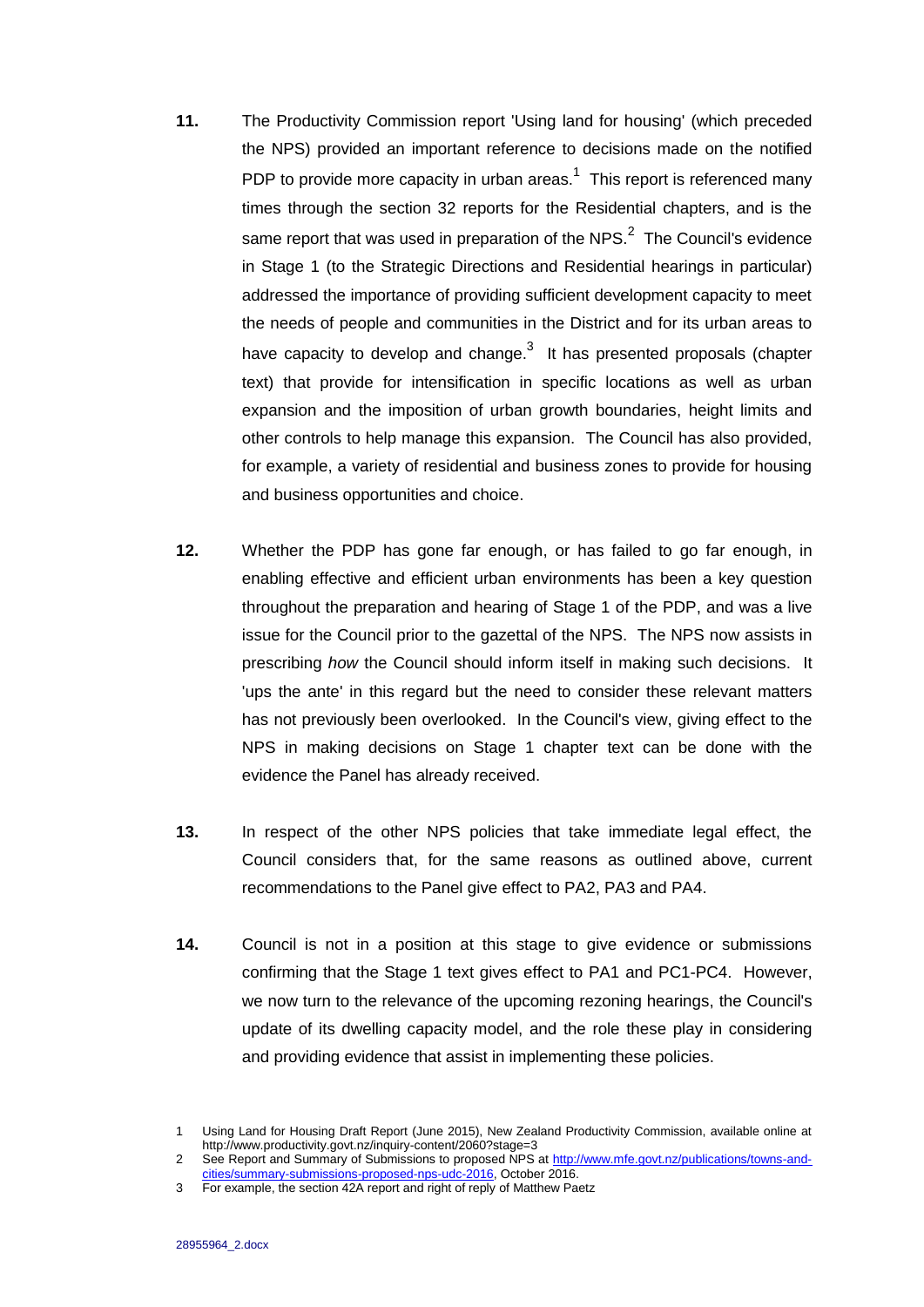# **Evidence required to demonstrate that the Stage 1 chapters give effect to the remainder of the NPSUDC that has immediate legal effect**

- **15.** As the Council has previously advised the Panel, the Council is in the process of updating its dwelling capacity model (**DCM**) including underlying data, population projection information, including its assumptions about feasibility and infrastructure, and PDP (rather than ODP) zone capacity. This work commenced prior to the release of the NPS. The intention was to have an updated capacity model and analysis available to feed into the Council's evidence and recommendations on the Upper Clutha rezoning hearing (and thereafter, in the Queenstown and Wakatipu Basin rezoning hearings).
- **16.** Despite the Council's best endeavours, the updated DCM will not be available before the Council's section 42A reports for the Upper Clutha Mapping (Stream 12) hearing or the Queenstown Mapping (Stream 13) are published (on 21 March and 11 May 2017 respectively).
- **17.** In relation to the Upper Clutha Mapping hearing (Stream 12), it is anticipated that the DCM data will not be available and experts will not be in a position to prepare evidence on the data, until the rebuttal evidence is filed on 28 April. Council intends to lodge a late, supplementary statement of evidence alongside its rebuttal evidence. In order to ensure there is no prejudice to submitters, it proposes that they are given an opportunity to respond. As there is two weeks between filing of rebuttal evidence and the commencement of the hearing, Council considers that this is a practical approach, that will ensure that the best quality evidence is before the Panel.
- **18.** In relation to the Queenstown Mapping hearing (Stream 13) we note also that lead-in and review times for preparation of s42A reports and expert evidence will prevent adequate analysis of the capacity data until the rebuttal period for the Queenstown Mapping Stream. In this instance the Council intends to lodge this capacity evidence alongside its rebuttal evidence, and again proposes that submitters be given an opportunity to respond to ensure there is no prejudice.
- **19.** Regarding the information presented to the Panel for the Resort Zones Stream 9, this new analysis is unlikely to change the information provided by the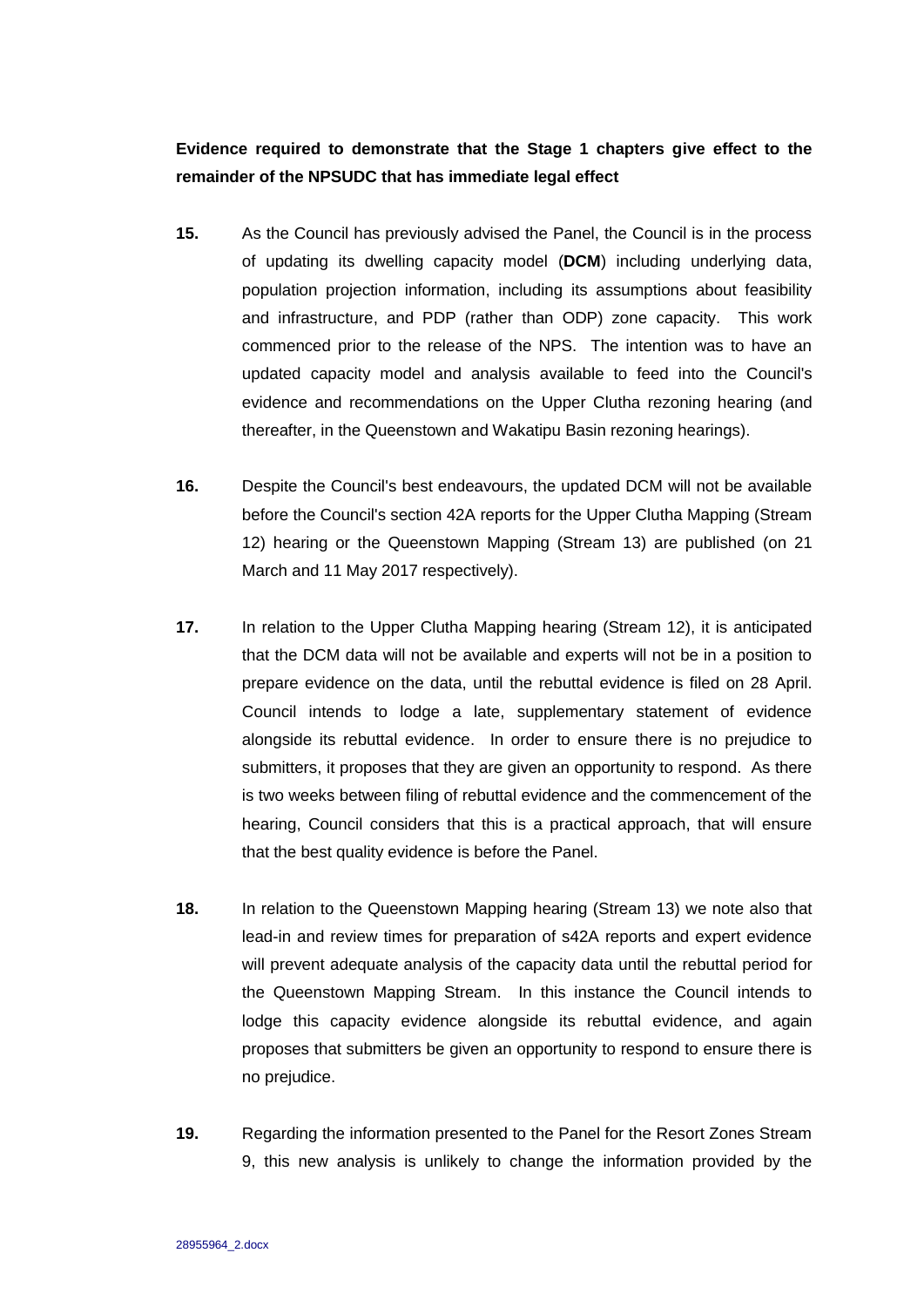Council. In any event, there are several rezoning submissions that relate to both Jacks Point and Millbrook Resort, and therefore the extent of the zones will be revisited in terms of their boundaries, in any event.

- **20.** Council respectfully seeks formal directions from the Panel in respect of this approach to the filing of the supplementary evidence, alongside rebuttal in the Upper Clutha and Queenstown rezoning hearing streams.
- **21.** Regardless, recommendations of reporting officers for both mapping hearings will be cognisant of the NPS and those objectives and policies already in effect. This approach is likely to provide a significantly better quality evidential foundation on development capacity for the Panel in its decision making, rather than a piece meal approach using incomplete information. This approach is also important in achieving a key outcome of the NPSUDC - to ensure zoned land is integrated with infrastructure planning
- **22.** To be clear, the updated DCM that will be used to form this additional evidence will, as far as possible, implement the PA policies of the NPS. However, Council wishes to reiterate that it will not be providing evidence on a full housing and business development capacity assessment as required in the PB policies. The Council will work towards the NPS date of 31 December 2018 for this work. The NPS was received in its final form part way through the DCM update, and includes a number of matters that, while they will form part of the Council's consideration of submissions, will require on-going work streams that may not be completed in time for the rezoning evidence:
	- **22.1** determining how it will assess whether or not development is feasible;
	- **22.2** assessing the infrastructure required to support the development, and determine whether sufficient infrastructure has been provided, planned for or funded. This assessment will require the local authority to consider its own infrastructure, and will require consultation with third party infrastructure providers;
	- **22.3** considering whether the development capacity will:
		- (a) give people sufficient choice in relation to development type and location;
		- (b) be an efficient use of land and infrastructure; and
		- (c) limit adverse effects on competitive markets;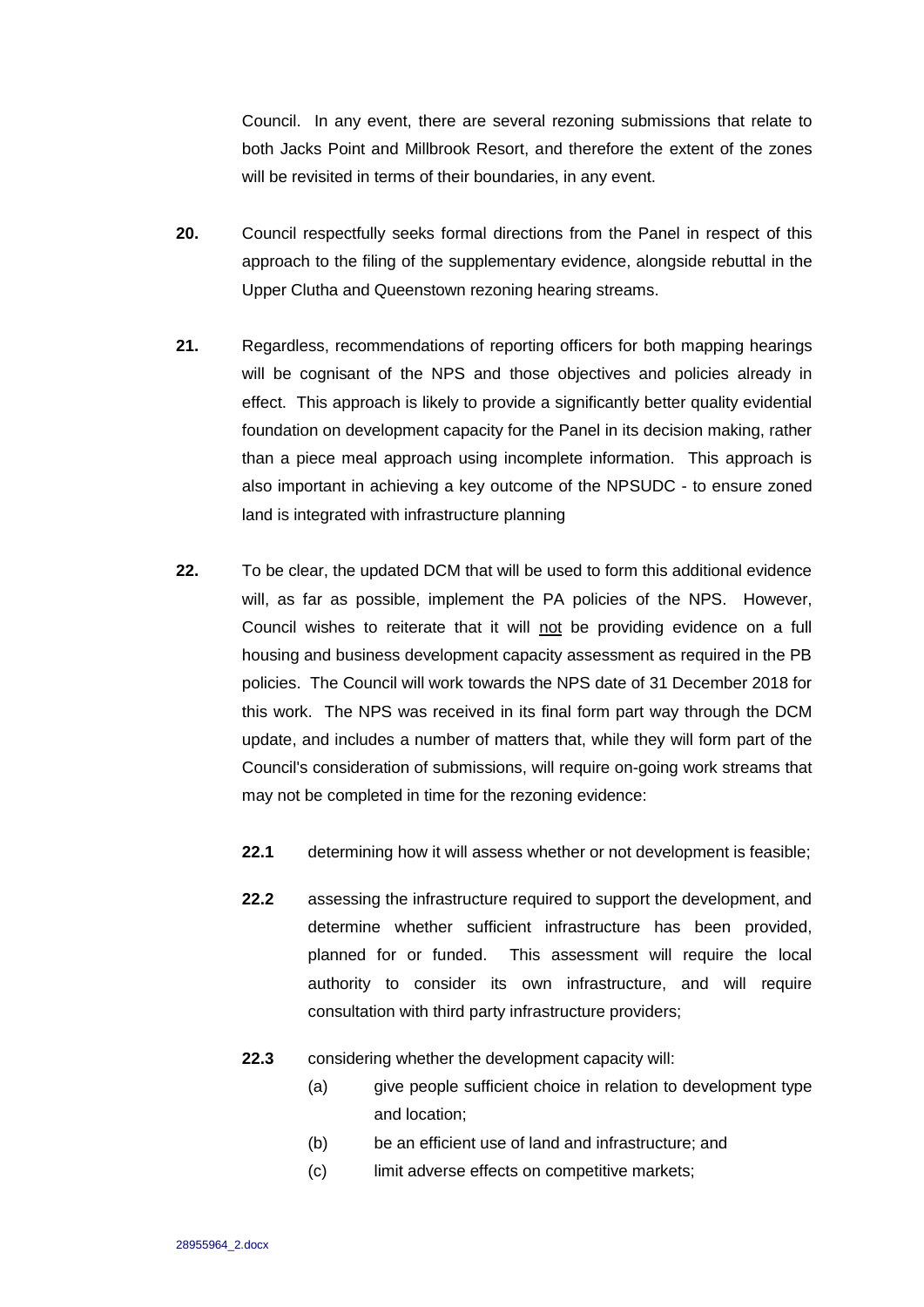**22.4** undertaking a cost benefit analysis regarding the effects of urban development.

### **Timeframes for giving effect to the NPSUDC**

- **23.** The Council accepts that the NPS applies in the District and is committed to giving effect to this important new approach to urban planning. Although there is some uncertainty as to what parts of the District are an "urban environment"<sup>4</sup> in their own right, it is accepted that Queenstown itself is a "high growth area" and therefore the NPS applies to the District as a whole.
- **24.** The NPS provisions apply in tiers, from general to more specific circumstances, and in conjunction have different timeframes for implementation:
	- **24.1** the objectives apply to all local authorities when making planning decisions that affect an 'urban environment';
	- **24.2** urban environments that are expected to experience growth;
	- **24.3** medium and high growth areas; and
	- **24.4** high-growth areas.
- **25.** Certain parts of the NPS will come into play at the same time as the district plan is programmed to progress through Schedule 1 of the RMA. Extensive work is required to complete the tasks and actions, as summarised in **Appendix 1.**

<sup>4</sup> See definition of "urban environment" in Interpretation section of the NPS, namely "*an area of land containing, or intended to contain, a concentrated settlement of 10,000 people or more and any associated business land, irrespective of local authority or statistical boundaries*". Taking into account the growth that the group of urban areas that make up Wanaka and Queenstown are intending to contain and the current populations of these areas, both Wanaka and Queenstown are considered "urban environments" as they are defined in the NPS.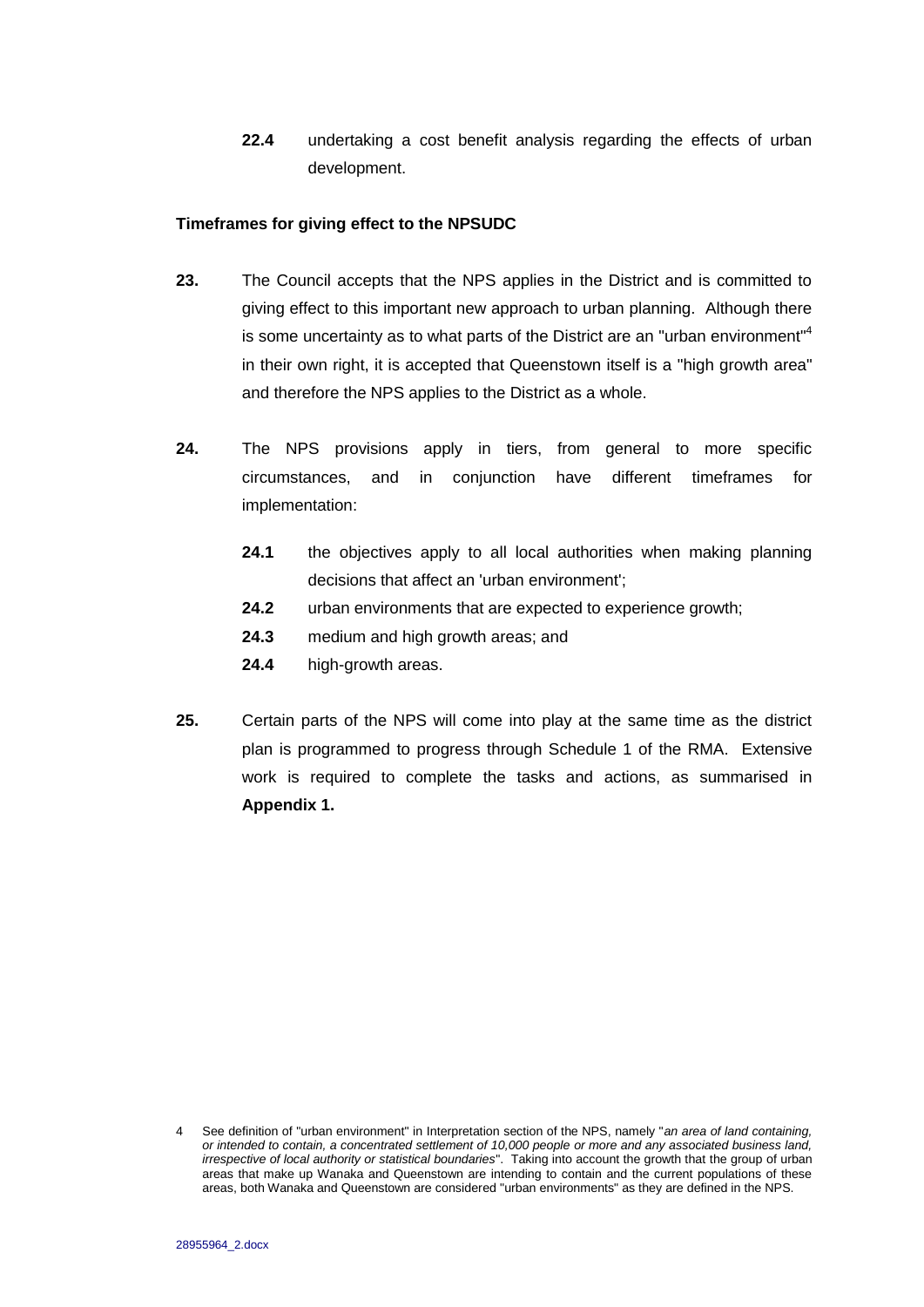**26.** It is also noted that there is currently no detailed guidance or common consensus amongst relevant agencies and sectors as to how these detailed assessments of capacity, demand and feasibility are to be undertaken. Council notes that the Ministry for the Environment intends to issue further detailed guidance in this regard, although not before June 2017 at the earliest. It is very clear from the evidence considered by the Auckland Unitary Plan Independent Hearing Panel that the above work is highly technical, specialised and a challenging undertaking for a Council of this size and resources.

DATED this 3<sup>rd</sup> day of March 2017

 $\overline{\phantom{a}}$ 

S J Scott Counsel for the Queenstown Lakes District Council